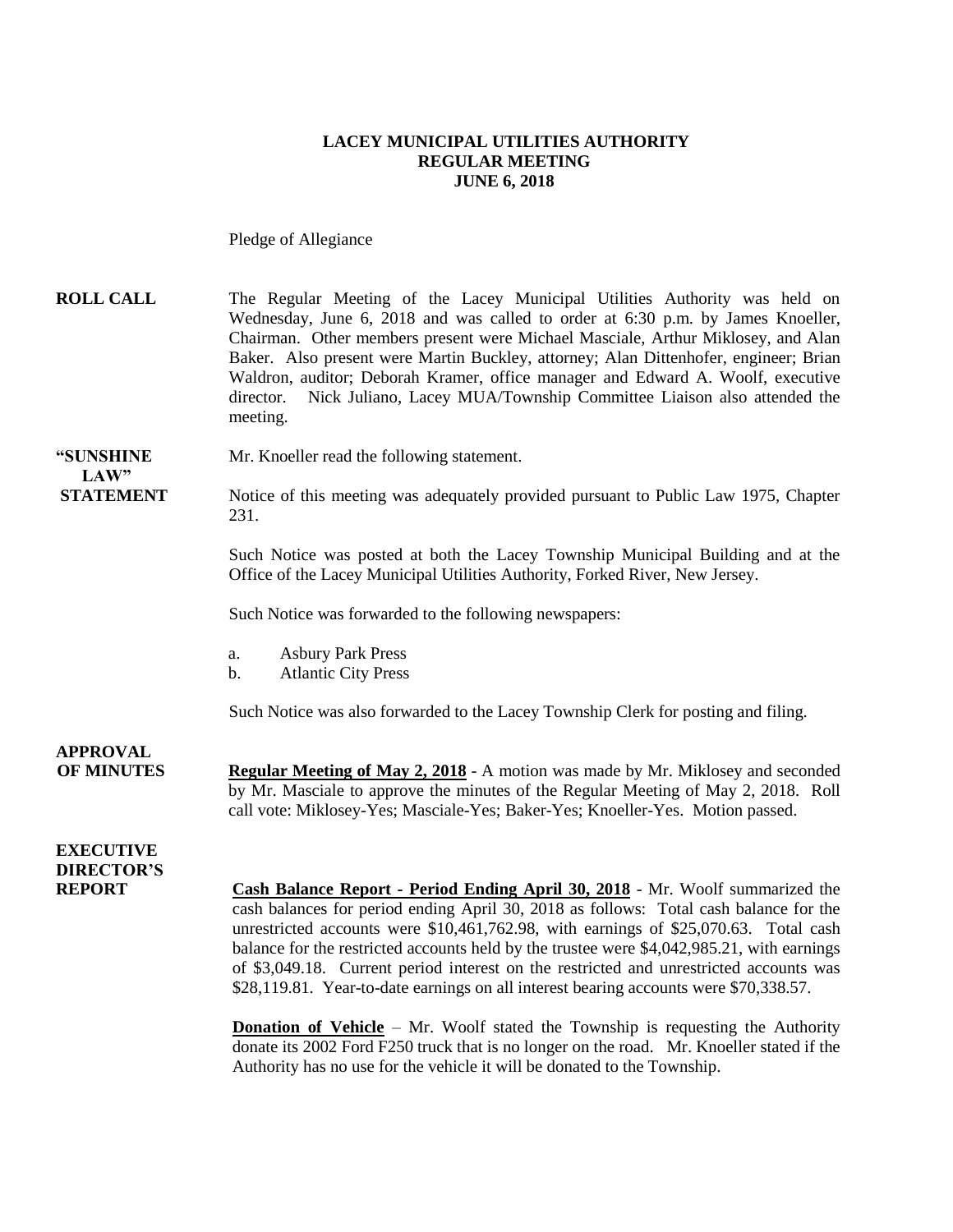**Resolution 2018-44 – Rejecting Bids –** On recommendation by the executive director, a motion was made by Mr. Miklosey and seconded by Mr. Masciale to adopt *Resolution 2018-44, Resolution of the Lacey Municipal Utilities Authority, County of Ocean, State of New Jersey, Rejecting all Bids for 2018 Sewer Rehabilitation Televising and Cleaning Project.* Roll call vote: Miklosey-Yes; Masciale-Yes; Baker-Yes; Knoeller-Yes. Motion passed.

**Resolution 2018-45 – Accept and Approve 2017 Audit –** On recommendation by the executive director, a motion was made by Mr. Masciale and seconded by Mr. Miklosey to adopt *Resolution 2018-45, Resolution of the Lacey Municipal Utilities Authority, County of Ocean, State of New Jersey, Accepting and Approving Audit, Fiscal Year December 31, 2017.* Roll call vote: Masciale-Yes; Miklosey-Yes; Baker-Yes; Knoeller-Yes. Motion passed.

**Resolution 2018-46 – Appointing Utility Billing Supervisor –** On recommendation by the executive director, a motion was made by Mr. Miklosey and seconded by Mr. Masciale to adopt *Resolution 2018-46, Resolution of the Lacey Municipal Utilities Authority, County of Ocean, State of New Jersey, Appointing Mary D'Angelo to the Position of Utility Billing Supervisor.* Roll call vote: Miklosey-Yes; Masciale-Yes; Baker-Yes; Knoeller-Yes. Motion passed.

## **BUSINESS**

**REPORT** The business report was submitted for review.

#### **CORRESPONDENCE**

**James Boturla, Predmore Ave.** – Requesting relief of utility bill, due to broken pipe and meter. Since the water from the leak did not go into the sewer system, a motion was made by Mr. Miklosey and seconded by Mr. Masciale to grant a credit adjustment on the sewer charges in the amount of \$2,118.90 (168,000 gallons), as well as a payment plan to pay remaining balance of bill. Roll call vote: Miklosey-Yes; Masciale-Yes; Baker-Yes; Knoeller-Yes. Motion passed.

### **ENGINEER'S**

**REPORT New Administration Building** – Mr. Dittenhofer stated construction on the Administration building is on-going. Construction of the sewer extension is complete except for final paving. A progress meeting was held this morning and everything is on schedule. Mr. Knoeller he is very pleased with the progress. Mr. Dykoff stated Dan Megill, Director of Public Works, will help with the move to the new building if needed.

### **ATTORNEY'S**

**REPORT New Administration Building** – Mr. Buckley stated his office forwarded a letter to the Township attorney concerning the new Ordinance adopted by the Township as it affects the transfer of title to this property. His office is awaiting a metes and bounds description of the property from R&V in order to prepare the appropriate Deed by subdivision.

> **Fresenius Kidney Care** – Mr. Buckley stated his office forwarded a letter to the Developer with the existing Operations Agreement previously entered into with representatives of Home Depot.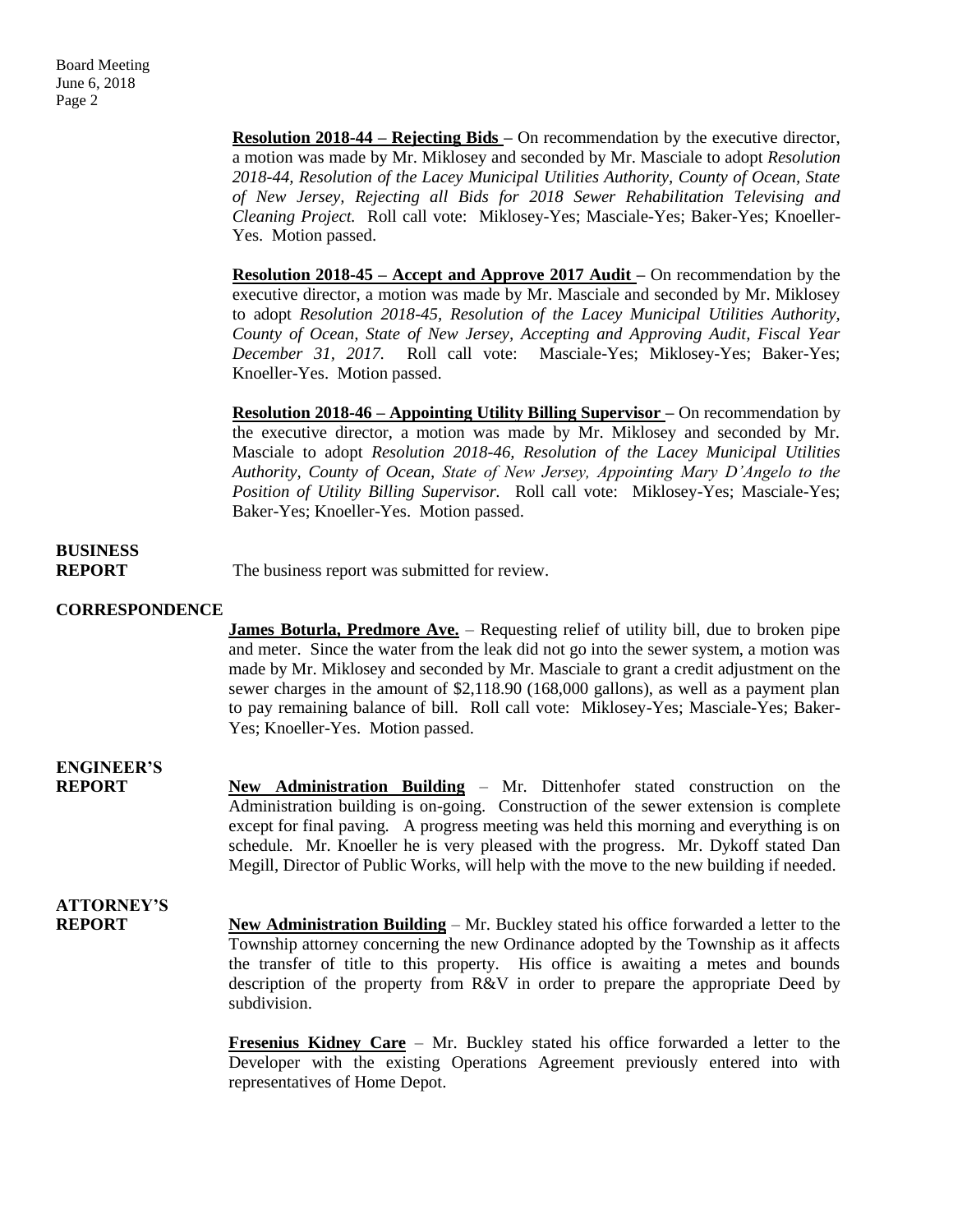**Fiesta Restaurant, LLC** – Mr. Buckley stated his office forwarded a letter to the Developer with the existing Operations Agreement previously entered into with representatives of Home Depot.

**107 North Main Street** – Mr. Buckley stated his office forwarded to the Ocean County Clerk's Office for recording the fully executed Operations Agreement.

**Sewer Rehabilitation – 2018 Contract** – Mr. Buckley stated his office reviewed the bid documents, which have since been rejected.

**Dunkin Donuts** – Mr. Buckley stated his office prepared and forwarded the Operations Agreement to the Developer.

**AUDITOR'S**

**REPORT Accountant's Status Report – Month Ended April 30, 2018** – Mr. Waldron reported sewer and water revenues had a favorable variance for the month and year-to-date. Sewer and expenses had a favorable variance for the month, unfavorable on water. Sewer and water user charges had a favorable variance for the month.

#### **CORRESPONDENCE**

**Mr. & Mrs. Fredrick, Laurel Blvd.** – Requesting relief of utility bill, due to broken pipe in crawl space. Since the water from the leak did not go into the sewer system, a motion was made by Mr. Masciale and seconded by Mr. Miklosey to grant a credit adjustment on the sewer charges in the amount of \$18.56 (10,000 gallons). Roll call vote: Masciale-Yes; Miklosey-Yes; Baker-Yes; Knoeller-Yes. Motion passed.

**Robert Nicolich, Circle Dr.** – Requesting relief of utility bill, due to broken pipe in house. Since the water from the leak did not go into the sewer system, a motion was made by Mr. Miklosey and seconded by Mr. Masciale to grant a credit adjustment on the sewer charges in the amount of \$439.00 (84,000 gallons). Roll call vote: Miklosey-Yes; Masciale-Yes; Baker-Yes; Knoeller-Yes. Motion passed.

**Julianne Lowerre, Panama Ct.** – Requesting relief of utility bill, due to broken pipe in crawl space. Since the water from the leak did not go into the sewer system, a motion was made by Mr. Masciale and seconded by Mr. Miklosey to grant a credit adjustment on the sewer charges in the amount of \$514.10 (77,000 gallons). Roll call vote: Masciale-Yes; Miklosey-Yes; Baker-Yes; Knoeller-Yes. Motion passed.

**Allen Turner, Beach Blvd.** – Requesting relief of utility bill, due to toilet leak. Since the basis of the leak was due to toilet issue, a waiver of the service charges could not be supported. The Board agreed to grant additional time to pay the past due balance.

**Barbara Manetti, Hidden Harbour Pl.** - Requesting water restoration fee. According to the Authority's rules and regulations, a waiver of this charge could not be supported.

Mr. Knoeller asked that credit adjustments of \$200.00 or less be handled administratively.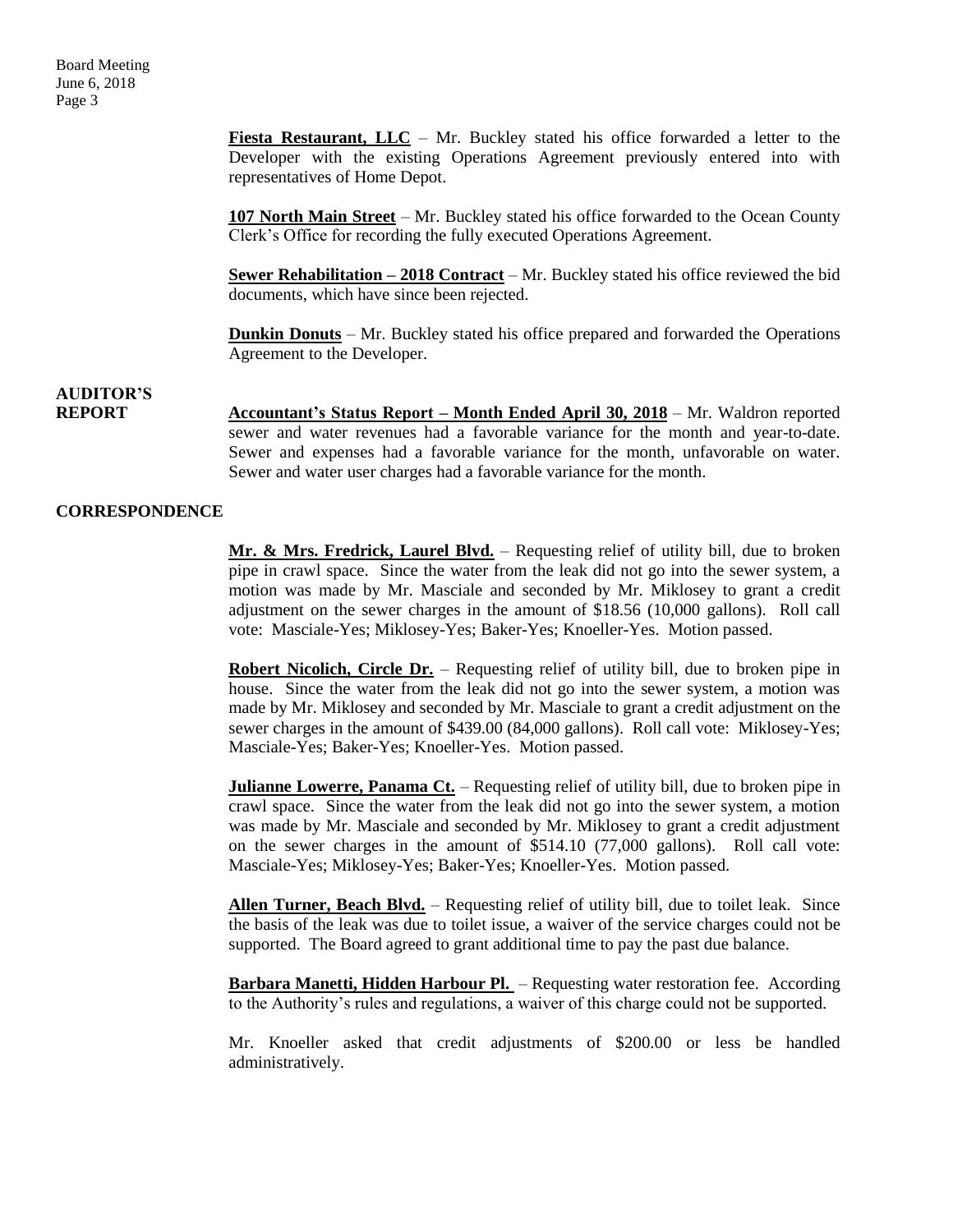**Joseph Bozzo, Molokai Dr.** – Requesting relief of utility bill, due to a water leak. Since the water from the leak did not go into the sewer system, a motion was made by Mr. Masciale and seconded by Mr. Miklosey to grant a credit adjustment on the sewer charges in the amount of \$38.00 (19,000) gallons. Roll call vote: Masciale-Yes; Miklosey-Yes; Baker-Yes; Knoeller-Yes. Motion passed.

**George Price, DeGuise St.** – Requesting relief of utility bill, due to broken pipe in house. Since the water from the leak did not go into the sewer system, a motion was made by Mr. Masciale and seconded by Mr. Miklosey to grant a credit adjustment on the sewer charges in the amount of \$294.77 (64,000) gallons. Roll call vote: Masciale-Yes; Miklosey-Yes; Baker-Yes; Knoeller-Yes. Motion passed.

**Daniel LaRochelle, Pelican Dr.** - Requesting relief of utility bill, due to a frozen meter. Since the water from the leak did not go into the sewer system, a motion was made by Mr. Miklosey and seconded by Mr. Masciale to grant a credit adjustment on the sewer charges in the amount of \$3,089.26 (414,000) gallons. Roll call vote: Miklosey-Yes; Masciale-Yes; Baker-Yes; Knoeller-Yes. Motion passed.

**James Jorgensen, Fairview Lane** – Requesting relief of utility bill, due to a broken pipe on dock. Since the water from the leak did not go into the sewer system, a motion was made by Mr. Miklosey and seconded by Mr. Masciale to grant a credit adjustment on the sewer charges in the amount of \$36.40 (15,000) gallons. Roll call vote: Miklosey-Yes; Masciale-Yes; Baker-Yes; Knoeller-Yes. Motion passed.

**Mr. & Mrs. Katsianis, Frog Hollow Rd.** – Requesting relief of utility bill, due to a filling swimming pool. A motion was made by Mr. Masciale and seconded by Mr. Baker to grant a one-time credit adjustment on the sewer charges in the amount of \$88.20 (21,000 gallons). Roll call vote: Masciale-Yes; Baker-Yes; Miklosey-No; Knoeller-Abstain. Motion passed.

# **OLD**

**BUSINESS** There was no old business to discuss.

# **NEW**

**BUSINESS** There was no new business to discuss.

#### **PUBLIC BUSINESS/**

**COMMENT** There was no public business/comment.

# **PAYMENT OF**

**VOUCHERS WHEREAS**, the members of the Lacey Municipal Utilities Authority carefully examined all vouchers presented for payment of claims;

> **NOW, THEREFORE, BE IT RESOLVED** by the Lacey Municipal Utilities Authority that:

> 1. Said vouchers in the sum of \$719,183.83 be and the same are hereby approved to be paid.